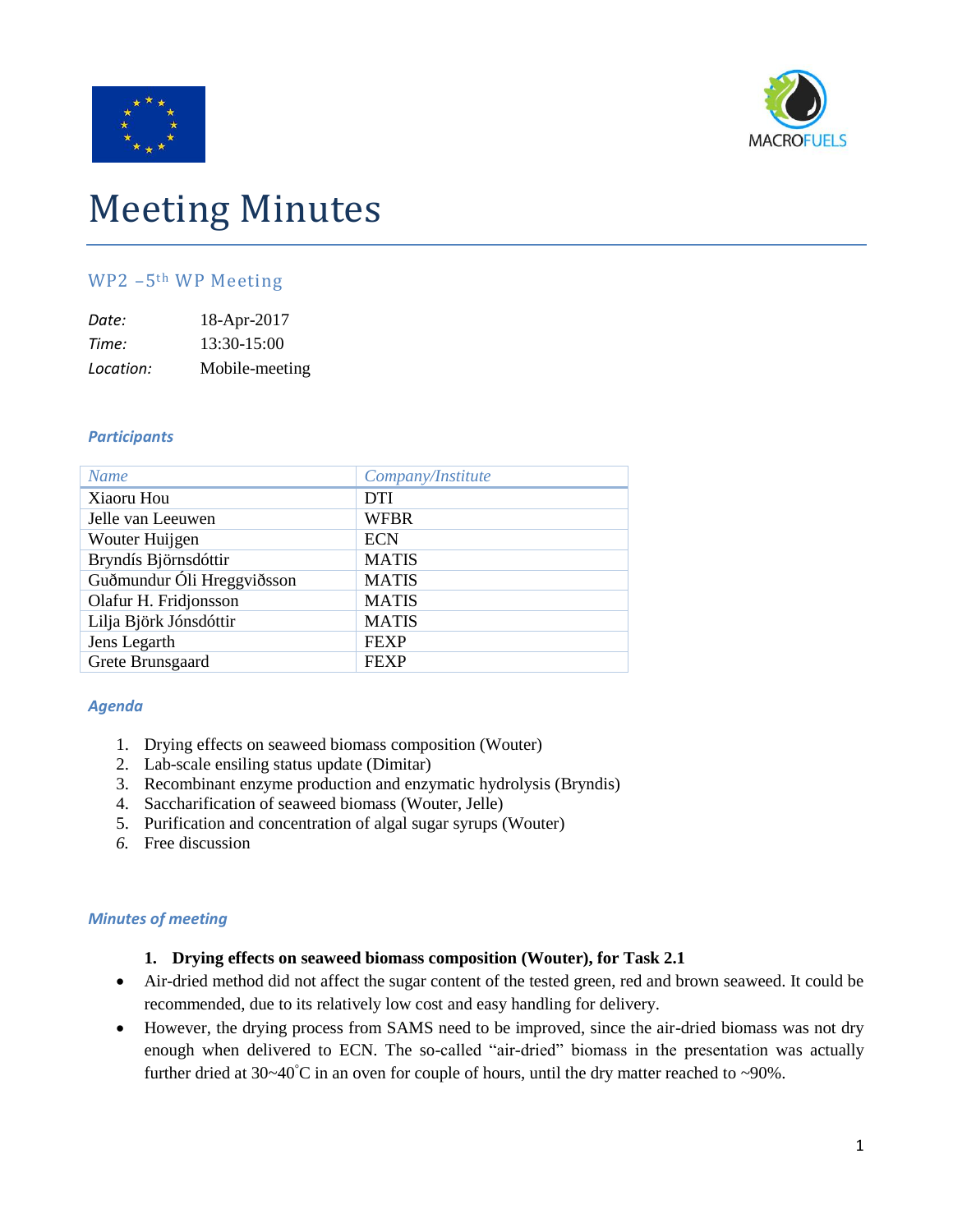



- Draining during the drying process could cause sugar and other component loss.
- More detailed information regarding temperature, drying time, (any) draining process, ventilation condition, any acidic smell *etc*. during the air-drying process from SAMS is required by WP2 partners, for evaluation of the process suitability.

## **2. Lab-scale ensiling status update (Dimitar), for Task 2.2**

- The main purpose for ensiling process in this MacroFuels project is to find an economically feasible method to preserve sugars (to be converted to biofuels).
- Combination of organic acid (e.g. formic acid as strongly recommended by Jens due to its cheapest price) and biological ensiling process could be a strategy for this purpose (preserve as much sugar as possible).,
- DTI is developing lab-scale protocol now and will collaborate with FEXP for adapting to large scale trial in FEXP.
- MATIS (Olafur and Bryndis) presented the progress of another biological pre-treatment under the task 2.2: reduction of substrate viscosity by alginate degrading bacteria strains of *Rhodothermus marinus* and *Lactobacillus reuteri*. Where to put this biological-alginate-degrading pretreatment/treatment in the whole Macroalgae Biofuel production process was discussed and still needs to be considered. Suggestions could be like: 1) to convert the left sugars to (bacteria) protein, for residual protein concentration, 2) to convert the left alginate to uronic acid to be converted to furanic fuels.

# **3. Recombinant enzyme production and enzymatic hydrolysis (Olafur, Bryndis, Gudmundur), for Task 2.3**

- Recombinant alginate lyases (AlyRm3 and AlyRm4), as well as protocols for enzymatic hydrolysis and enzymatic activity (crude) analysis (by colorimetric quantification of uronic acids) as been sent to WFBR for their test in larger scale enzymatic hydrolysis of brown seaweed biomass.
- Recombinant laminarinases and enzyme cocktail (for simultaneously hydrolyzing different macroalgal polysaccharides) are under development. Enzymatic hydrolysis conditions e.g. pH, temperature *etc.* has to be combined with optimal Biofuel production purpose.
- More accurate quantitative analysis method (for uronic acids) are under development.

# **4. Saccharification and fractionation of seaweed biomass (Wouter, Jelle), for Task 2.4**

- Biorefining experiments have been performed on air-dried and frozen seaweed in ECN, in order to assess effect of preservation methods on sugar yields. Experiments appeared well, indicating air-dried biomass material could be recommended for sugar biorefining purpose. Unfortunately no sugar data available yet due to technical problems with our ECN's Dionex equipment.
- Different saccharification methods including enzymatic hydrolysis and chemical hydrolysis of *Saccharina latissima* have been run in WUR. Combination of chemical and enzymatic hydrolysis should be one strategy for optimize/maximize different polysaccharides' hydrolysis efficiencies.
- No updated information from AVT yet.